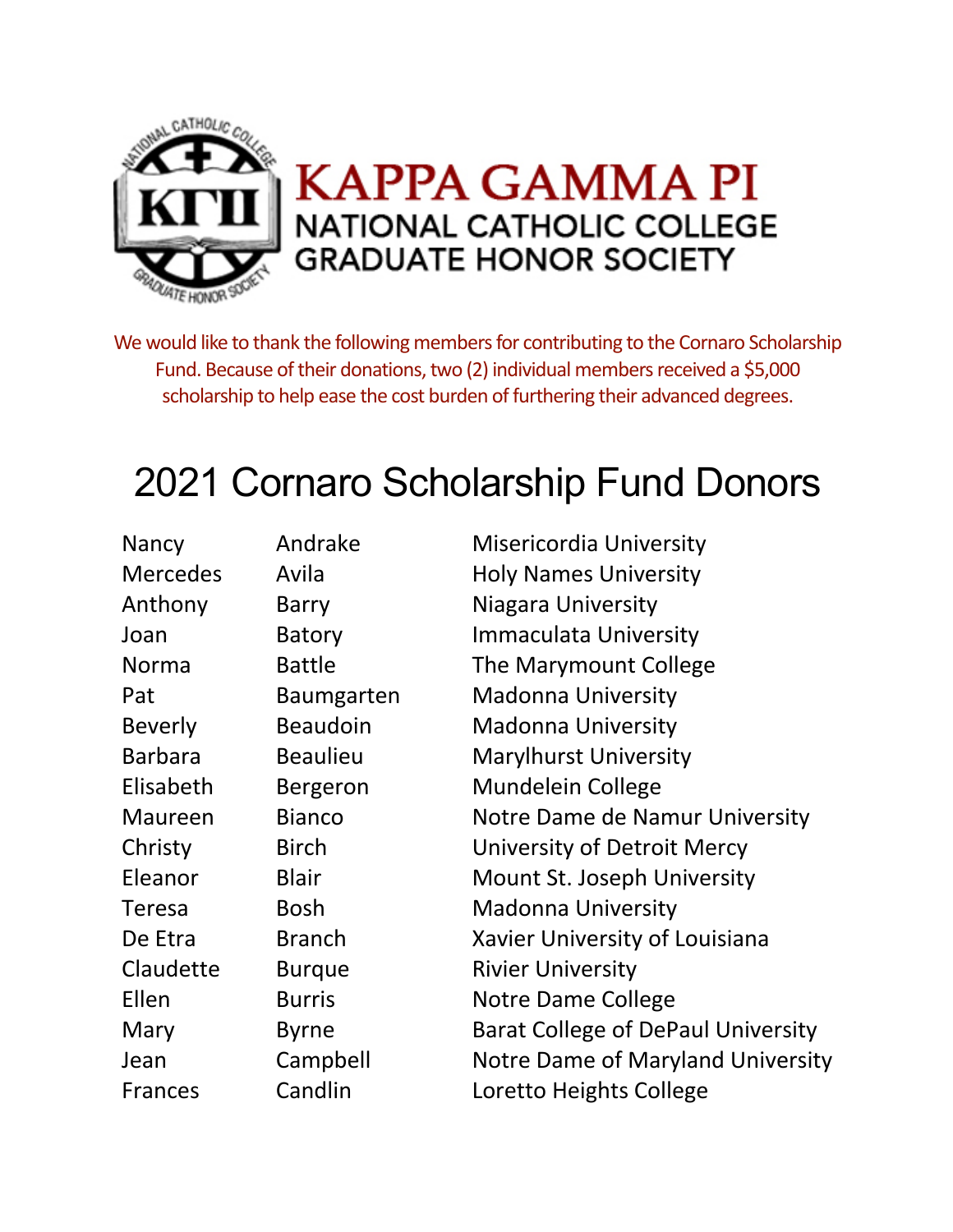| Robyn           | Caponi                | Mount St. Joseph University       |
|-----------------|-----------------------|-----------------------------------|
| Pamela          | Cellum                | Xavier University of Louisiana    |
| Michele         | Chaffe                | <b>Emmanuel College</b>           |
| <b>Barbara</b>  | Chase                 | <b>Holy Names University</b>      |
| Alice           | Cisler                | St. Joseph's College - LI Campus  |
| Mary            | Clement               | <b>Marygrove College</b>          |
| Alicia          | Cordoba Tait          | <b>Benedictine University</b>     |
| <b>Dolores</b>  | Costello              | St. Joseph's College - Brooklyn   |
| Ann             | Cricchi               | <b>Marygrove College</b>          |
| M E             | Csuka                 | <b>Fordham College</b>            |
| Judith          | Cullen                | Nazareth College of Rochester     |
| Kelly           | Curro                 | The College of Saint Rose         |
| Virginia        | Curry                 | The College of White Plains       |
| <b>Beatrice</b> | Czenkusz              | <b>Madonna University</b>         |
| Kathleen        | <b>Davis</b>          | <b>Saint Xavier University</b>    |
| <b>Brian</b>    | Deblasi               | <b>Albertus Magnus College</b>    |
| <b>Beatriz</b>  | Del Castillo          | <b>Dunbarton College</b>          |
| Justin          | Desjardins            | <b>Salve Regina University</b>    |
| Lisa            | Digioia-Ross          | Xavier University of Louisiana    |
| Carole          | Doris                 | <b>Mundelein College</b>          |
| Michael         | <b>Dragone</b>        | St. Joseph's College - LI Campus  |
| Joanne          | <b>Driscoll</b>       | <b>DePaul University</b>          |
| Kathleen        | Dunlap                | <b>Holy Names University</b>      |
| <b>Bernice</b>  | Erat                  | Notre Dame of Maryland University |
| Eileen          | Fappiano              | <b>Albertus Magnus College</b>    |
| <b>Frances</b>  | Fee                   | <b>Caldwell University</b>        |
| Deborah         | Ferry                 | Notre Dame de Namur University    |
| Peggy           | Finnigan Jessup       | <b>Madonna University</b>         |
| Katie           | Forbes                | Notre Dame of Maryland University |
| Patricia        | Gajewski              | <b>Madonna University</b>         |
| Lynne           | Gallison              | <b>Madonna University</b>         |
| JoAnn           | Giunta                | <b>Clarke University</b>          |
| Judith          | <b>Gordon Stewart</b> | Ursuline College (OH)             |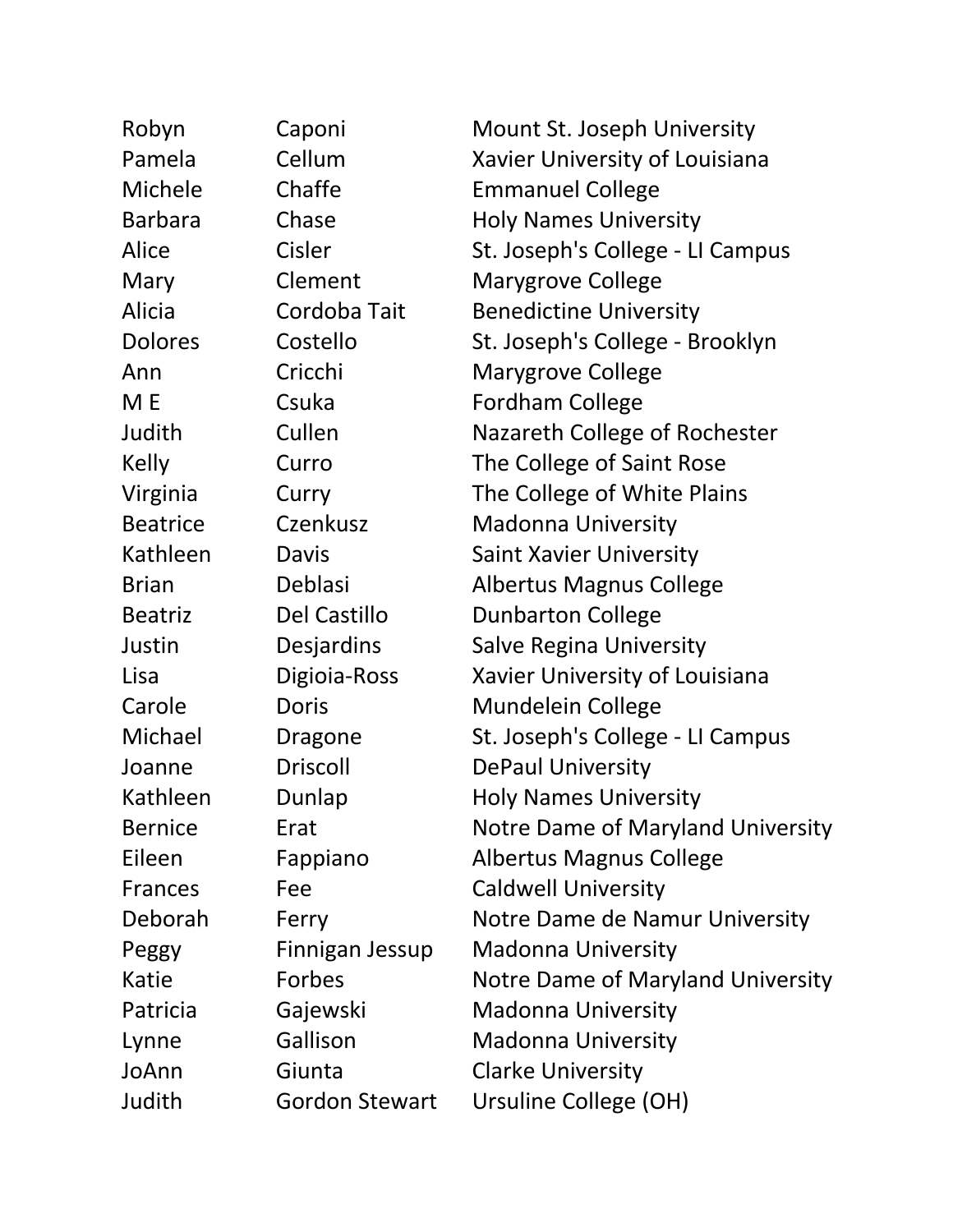| Kathryn        | Gorkiewicz         | D'Youville College                 |
|----------------|--------------------|------------------------------------|
| Lee            | Greenwood          | Calumet College of St. Joseph      |
| Alene          | Griffin            | Mount St. Mary's University        |
| Maria          | Grimminger         | <b>Marygrove College</b>           |
| Rosanne        | Gumbleton          | <b>Aquinas College</b>             |
| <b>Barbara</b> | Gustafson          | Saint John College                 |
| Gladys         | Hanley             | Saint Mary-of-the-Woods College    |
| Abigail        | <b>Harris</b>      | <b>Madonna University</b>          |
| Joyce          | Heckman            | <b>Georgian Court University</b>   |
| Kathleen       | Heinz              | <b>Mary Manse College</b>          |
| Dennis         | Hobby              | Notre Dame de Namur University     |
| <b>Betty</b>   | <b>Hopkins</b>     | <b>Holy Names University</b>       |
| <b>Frances</b> | Horvath            | <b>Marygrove College</b>           |
| Joan           | Hurley             | St. Joseph College                 |
| Susan          | Jaros              | <b>Lourdes University</b>          |
| Susan          | Johnson            | <b>Lourdes University</b>          |
| Caroline       | Kelleher           | <b>Salve Regina University</b>     |
| Julie          | Kolinich           | <b>Trinity College of Vermont</b>  |
| <b>Jeffrey</b> | <b>Krieg</b>       | <b>Cardinal Stritch University</b> |
| Agnes          | Kristen            | <b>College of Saint Elizabeth</b>  |
| Patricia       | Kubistal           | Loyola University                  |
| Pauline        | Kulwicki           | <b>Madonna University</b>          |
| Kathleen       | Lang               | St. Joseph's College - LI Campus   |
| Virginia       | Leidinger          | Mundelein College                  |
| Kathryn        | Lunardi            | University of San Diego            |
| Elizabeth      | <b>Mac Dougall</b> | Misericordia University            |
| Vita           | <b>McCall</b>      | <b>Newton College</b>              |
| <b>Tracy</b>   | <b>McCauley</b>    | <b>Dunbarton College</b>           |
| Judith         | McFadden           | D'Youville College                 |
| Catherine      | <b>McGovern</b>    | <b>Misericordia University</b>     |
| Kate           | <b>McGreevey</b>   | Lourdes University                 |
| Jani           | <b>Medeiros</b>    | <b>Holy Names University</b>       |
| Marie          | Meehan             | <b>Saint Mary's College</b>        |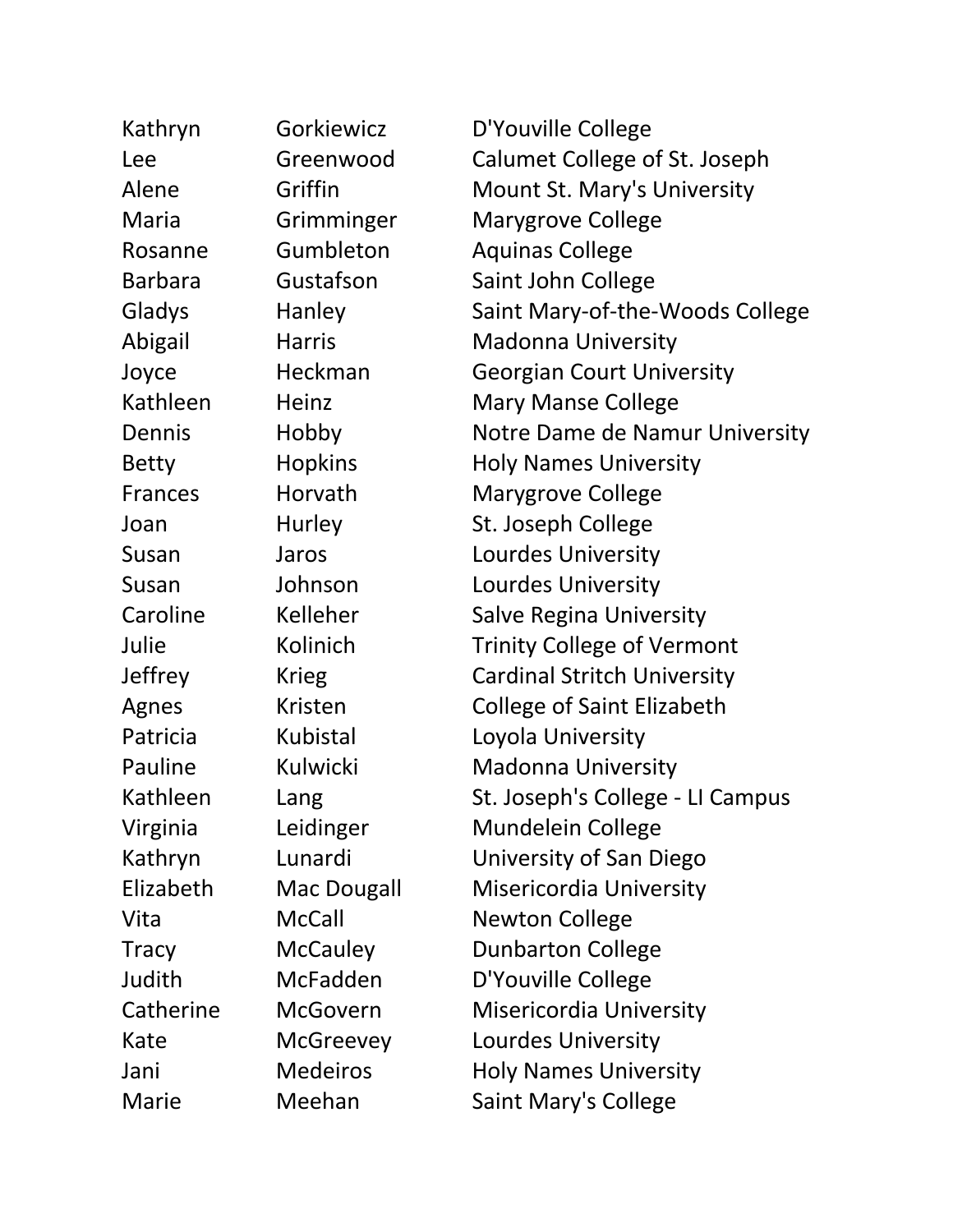| Patricia       | <b>Miklich</b>  | Ursuline College (OH)                     |  |
|----------------|-----------------|-------------------------------------------|--|
| Judith         | Miller          | Loretto Heights College                   |  |
| Elaine         | <b>Mullin</b>   | <b>Clarke University</b>                  |  |
| Joyce          | Narden          | <b>Trinity Washington University</b>      |  |
| Elizabeth      | Navitsky        | <b>Misericordia University</b>            |  |
| Angeline       | Nexsen          | <b>Madonna University</b>                 |  |
| <b>Barbara</b> | Nusbaum         | <b>Georgian Court University</b>          |  |
| Sean           | O'Donnell       | St. John's University/Notre Dame Division |  |
| <b>Mark</b>    | Orozco          | University of San Diego                   |  |
| Cheryl         | Oster           | <b>Misericordia University</b>            |  |
| Carol          | Ostrom          | <b>Saint Mary's College</b>               |  |
| Ann            | Payne           | <b>Barry University</b>                   |  |
| Elaine         | Pearson         | <b>Misericordia University</b>            |  |
| Janine         | Piechowski      | <b>DePaul University</b>                  |  |
| Joanne         | Pollara         | <b>College of Saint Elizabeth</b>         |  |
| Ruth           | Racine          | Mount St. Mary's University               |  |
| Rhoda          | Rader           | <b>Trinity College of Vermont</b>         |  |
| Roxanne        | <b>Riley</b>    | Mount St. Mary's University               |  |
| Lacey          | Roberts         | University of San Diego                   |  |
| Melba          | Rodriguez       | <b>Mundelein College</b>                  |  |
| Virginia       | Romaguera       | University of the Sacred Heart            |  |
| Mary           | Russell         | <b>Holy Names University</b>              |  |
| Marie          | Salem           | Mount St. Joseph University               |  |
| Gail           | Schaefer        | <b>Marygrove College</b>                  |  |
| Elizabeth      | Shortle         | Ursuline College (OH)                     |  |
| Carol          | Silver          | <b>Misericordia University</b>            |  |
| Chad           | Skinner         | St. Edward's University                   |  |
| <b>Beth</b>    | Smith           | University of Saint Joseph                |  |
| Rosanne        | <b>Stertz</b>   | Mount St. Joseph University               |  |
| Kathleen       | <b>Suits</b>    | <b>DePaul University</b>                  |  |
| Marie          | Sullivan        | <b>Seton Hall University</b>              |  |
| Jacob          | Supina          | <b>Lourdes University</b>                 |  |
| Linda          | <b>Tafelski</b> | Saint Mary's College                      |  |